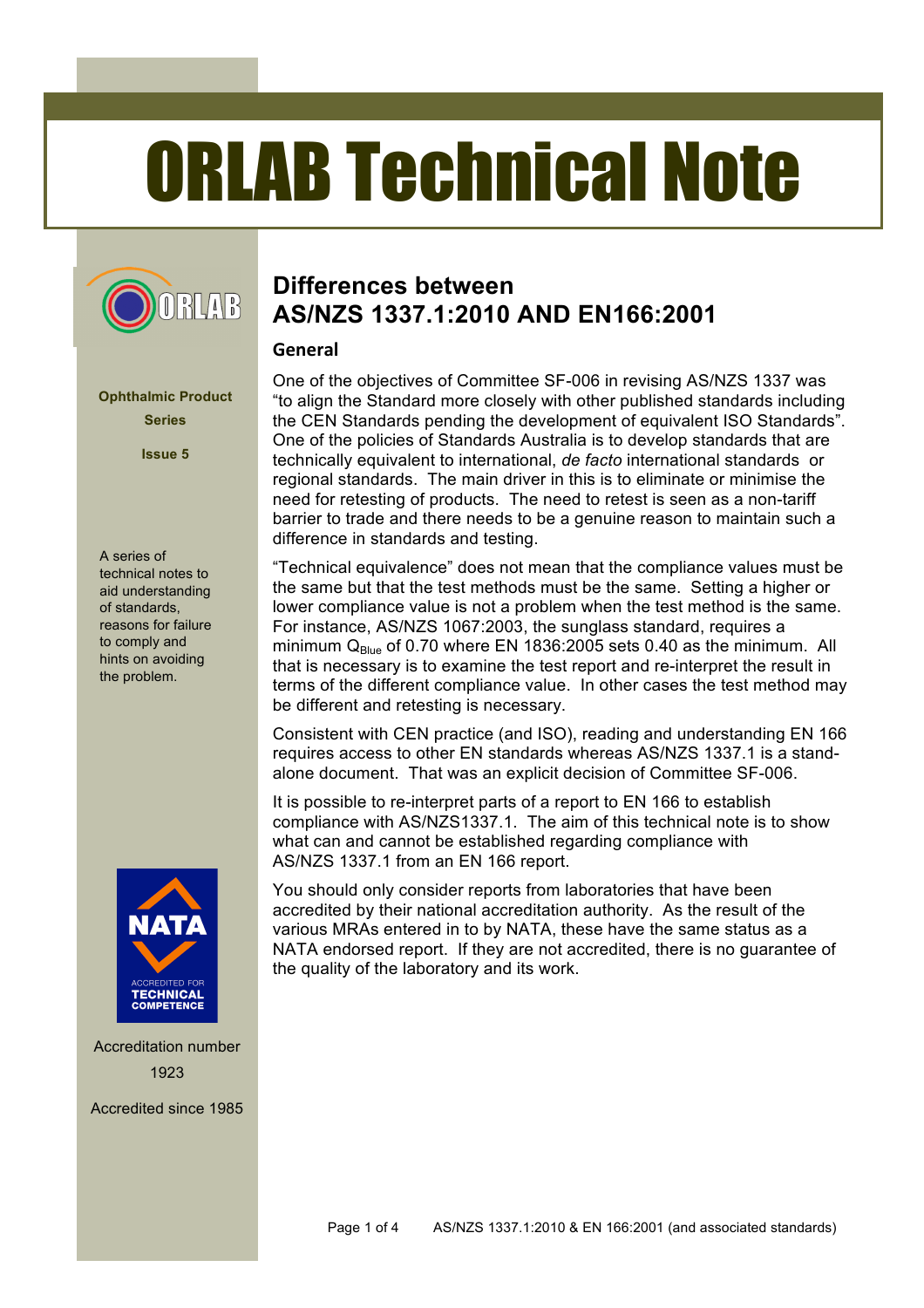### **Differences**

| AS/NZS 1337.1:2010<br><b>Clause</b>       | <b>Comments</b>                                                                                                                                                                                                                                                                                                                                                                                                                                                                                                                                                                                                                                                                                                                                                                                                                                             |  |  |
|-------------------------------------------|-------------------------------------------------------------------------------------------------------------------------------------------------------------------------------------------------------------------------------------------------------------------------------------------------------------------------------------------------------------------------------------------------------------------------------------------------------------------------------------------------------------------------------------------------------------------------------------------------------------------------------------------------------------------------------------------------------------------------------------------------------------------------------------------------------------------------------------------------------------|--|--|
| 2.2.3 Dimensions                          | There is no equivalent section in EN166. This needs to be checked on<br>eye protectors for AS/NZS approval.                                                                                                                                                                                                                                                                                                                                                                                                                                                                                                                                                                                                                                                                                                                                                 |  |  |
| 2.4.3 Transmittance<br>properties         | For untinted eye protectors, there are no explicit transmittance<br>requirements in EN 166 other than that they are category 0 ( $\geq 80\%$ )<br>luminous transmittance). EN 172 sets out the requirements for sunglare<br>filters. AS/NZS sets UV and coloration requirements for all eye protectors.                                                                                                                                                                                                                                                                                                                                                                                                                                                                                                                                                     |  |  |
|                                           | The UV requirement 280 to 315nm category 0 to 2 is a maximum of 0.05<br>times the luminous transmittance whereas EN 172 has 0.1 times. The<br>Australian committee has never apologised for insisting on more stringent<br>UV requirements. The draft ISO sunglass standard is consistent with<br>AS/NZS standards. There is also an ambiguity because the writers of the<br>EN standard were not consistent in the precision with which they specified<br>the requirements. 0.1 has a slightly different meaning from 0.10. In the<br>first case 0.14 will round down to 0.1 (and pass) where in the second it<br>exceeds 0.10 (and fails).                                                                                                                                                                                                                |  |  |
|                                           | EN 166 lacks an "Outdoor untinted" category. The advice from industry to<br>SF-006 was that this was a useful provision, so it was retained.                                                                                                                                                                                                                                                                                                                                                                                                                                                                                                                                                                                                                                                                                                                |  |  |
|                                           | The traffic signal specifications for the calculation of the Q values are<br>different. Recalculation from the spectral transmittance values is<br>necessary. The AS/NZS 1337.1 data are the same as that accepted in<br>the preparation of ISO 12312-1 Sunglasses for general use. So Australian<br>practice is ahead of ISO practice. The data in AS/NZS 1337.1 represent<br>modern traffic signalling practice complying with ISO 16508:1999.<br>Technology has changed since the data of the EN standard (previously<br>used in the German DIN standard) was gathered. In addition, data for<br>modern LED signals are provided in AS/NZS 1337.1 for information.<br>These may be adopted in future revisions of the standard as LED signals<br>become the predominant practice. The same strategy is being adopted by<br>ISO in the draft ISO 12312-1. |  |  |
| 2.4.6.1 Spherical and<br>astigmatic power | EN 166 has three optical classes, 1 to 3. The requirements of AS/NZS lie<br>between Class 1 and Class 2. The committee saw no need for multiple<br>classes and was not prepared to adopt the stringent requirements of Class<br>1. The specification maintained the requirements of the earlier version of<br>AS/NZS 1337. Eye protectors complying with EN Class 1 will comply with<br>AS/NZS. For EN Class 2 the actual data will have to be examined. Some<br>will comply and some won't. Eye protectors meeting only EN Class 3 will<br>not comply with AS/NZS.                                                                                                                                                                                                                                                                                         |  |  |
| 2.4.7.3 & 4 Prismatic<br>power            | AS/NZS requirements are the same as EN Class 2 and consistent with the<br>earlier AS/NZS 1337.                                                                                                                                                                                                                                                                                                                                                                                                                                                                                                                                                                                                                                                                                                                                                              |  |  |
| 2.4.8 Scattered light                     | This is a different test from EN but it is the same test as in the Draft ISO<br>sunglass standard. A laboratory round robin has shown that the method<br>adopted is more valid and has also been adopted in ISO 12312-2. For<br>dark filters, the method is the same as the EN.                                                                                                                                                                                                                                                                                                                                                                                                                                                                                                                                                                             |  |  |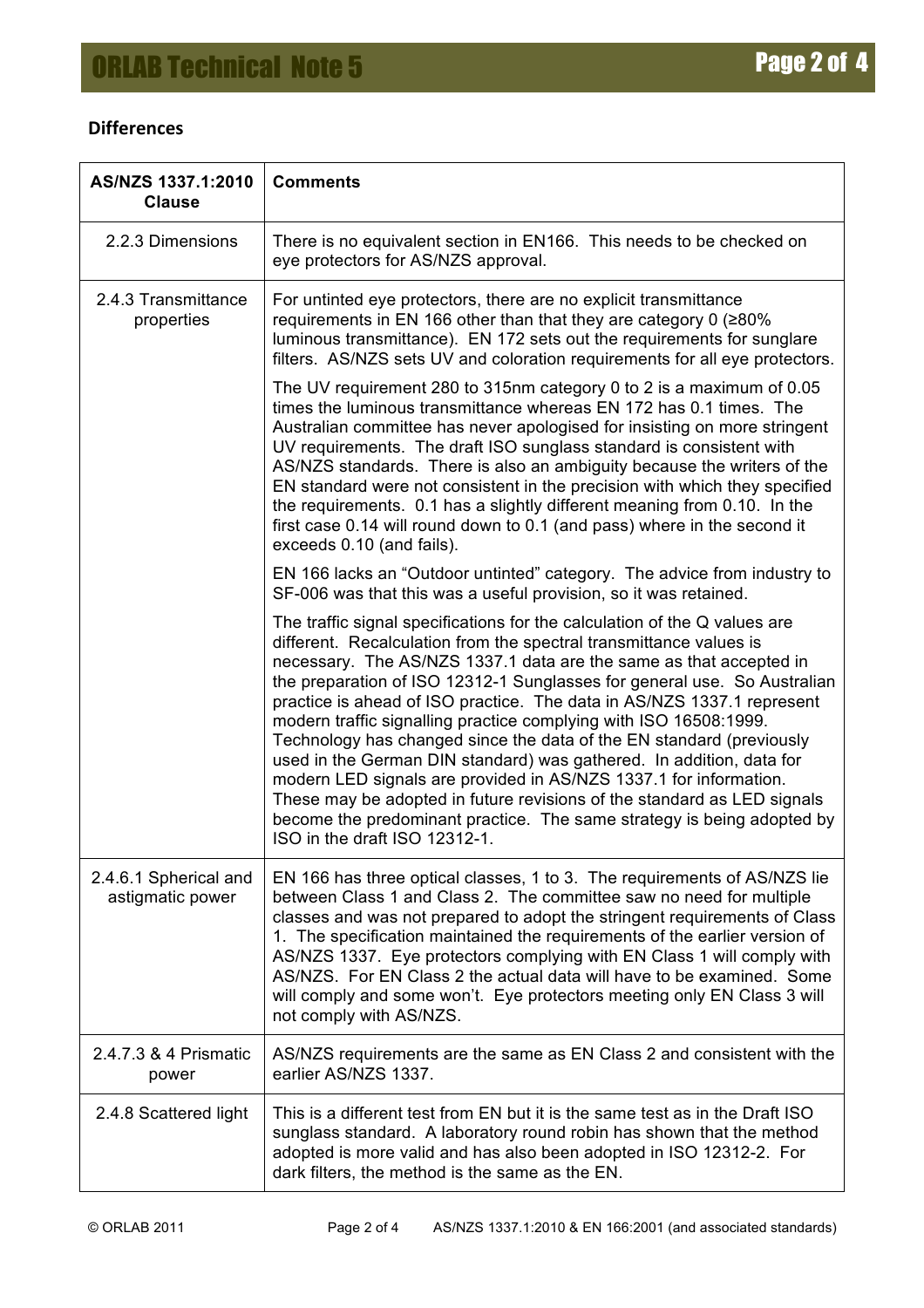| 2.5 & 3.2.7 Low<br>impact resistance            | This has always been the entry level eye protector in Australia. In Europe,<br>the entry level is Minimum Robustness, which is a static load test. The<br>AS/NZS low impact is the same as EN166 increased robustness.                                                                                                                                                                                                                                                                                                                                                                      |  |  |
|-------------------------------------------------|---------------------------------------------------------------------------------------------------------------------------------------------------------------------------------------------------------------------------------------------------------------------------------------------------------------------------------------------------------------------------------------------------------------------------------------------------------------------------------------------------------------------------------------------------------------------------------------------|--|--|
| 2.6 & 3.3.1 Medium<br>impact resistance         | The same as the EN Low energy impact.                                                                                                                                                                                                                                                                                                                                                                                                                                                                                                                                                       |  |  |
| 2.7 & 3.3.2 High<br>energy impact               | The same as the EN Medium energy impact.                                                                                                                                                                                                                                                                                                                                                                                                                                                                                                                                                    |  |  |
| 2.8 & 3,3,3 Extra high<br>energy impact         | The same as the EN High energy impact.                                                                                                                                                                                                                                                                                                                                                                                                                                                                                                                                                      |  |  |
| 2.9 & 3.2.8<br>Penetration<br>resistance        | There is no equivalent requirement in EN166. This test comes from the<br>ANSI standard.                                                                                                                                                                                                                                                                                                                                                                                                                                                                                                     |  |  |
| 3.2.9 Resistance to<br>ignition                 | This test is mandatory only for wide-vision goggles, eyeshields,<br>faceshields and hoods. This is the same as EN 166 but it is worth noting<br>that ORLAB does not have a history of this test so that all materials are<br>unknowns at present and need testing. Previously we relied on<br>knowledge from earlier tests to report on performance without extra cost.                                                                                                                                                                                                                     |  |  |
| 3.3.4 Splashes                                  | Only goggles and faceshields are assessable under AS/NZS and EN.<br>Goggles are defined as resting on the face (as against on the bridge of the<br>nose) and have larger dimension requirements than spectacle types. The<br>principle and process of the test is the same but the area to be protected<br>is larger in AS/NZS. Retesting is necessary although it would be possible<br>to do both at the same time if forewarned. Converse; y, a pass on the<br>AS/NZS version indicates a pass for EN.                                                                                    |  |  |
| 2.13 & 3.5 Marking                              | AS/NZS continues the previous marking practice and adds the EN<br>marking practices. Take care that markings do not conflict.<br>Since the EN markings derive from the German DIN practices, the simple<br>associations that "I" for impact is medium impact and "V" for velocity is<br>high impact, "D" is for dust, "C" is for chemical splash, "M" is for molten<br>metal and "G" is for gas are, unfortunately, likely to be lost in future.<br>EN allows goggles to be our high impact (their medium). AS/NZS does<br>not. Therefore the EN "B" markings on goggles are not permitted. |  |  |
| 3.3.8 Protection<br>against high<br>temperature | This optional test, which is new to AS/NZS, has no EN equivalent. As a<br>consequence we have, with the agreement of the then chair of the ISO<br>committee, adopted the marking of "H" for hot.                                                                                                                                                                                                                                                                                                                                                                                            |  |  |
| Scheduling of tests                             | Testing to AS/NZS 1337.1 has always involved repeat testing on the same<br>eye protector. The standard is actually silent on the matter. EN 166 is<br>quite explicit and has a schedule of tests that requires a minimum of 14<br>pairs, plus 12 for medium/high/extra high impact and 3 more for each<br>additional test like splash.                                                                                                                                                                                                                                                      |  |  |
|                                                 | With the agreement of your compliance/certification authority, either<br>strategy may be adopted.                                                                                                                                                                                                                                                                                                                                                                                                                                                                                           |  |  |